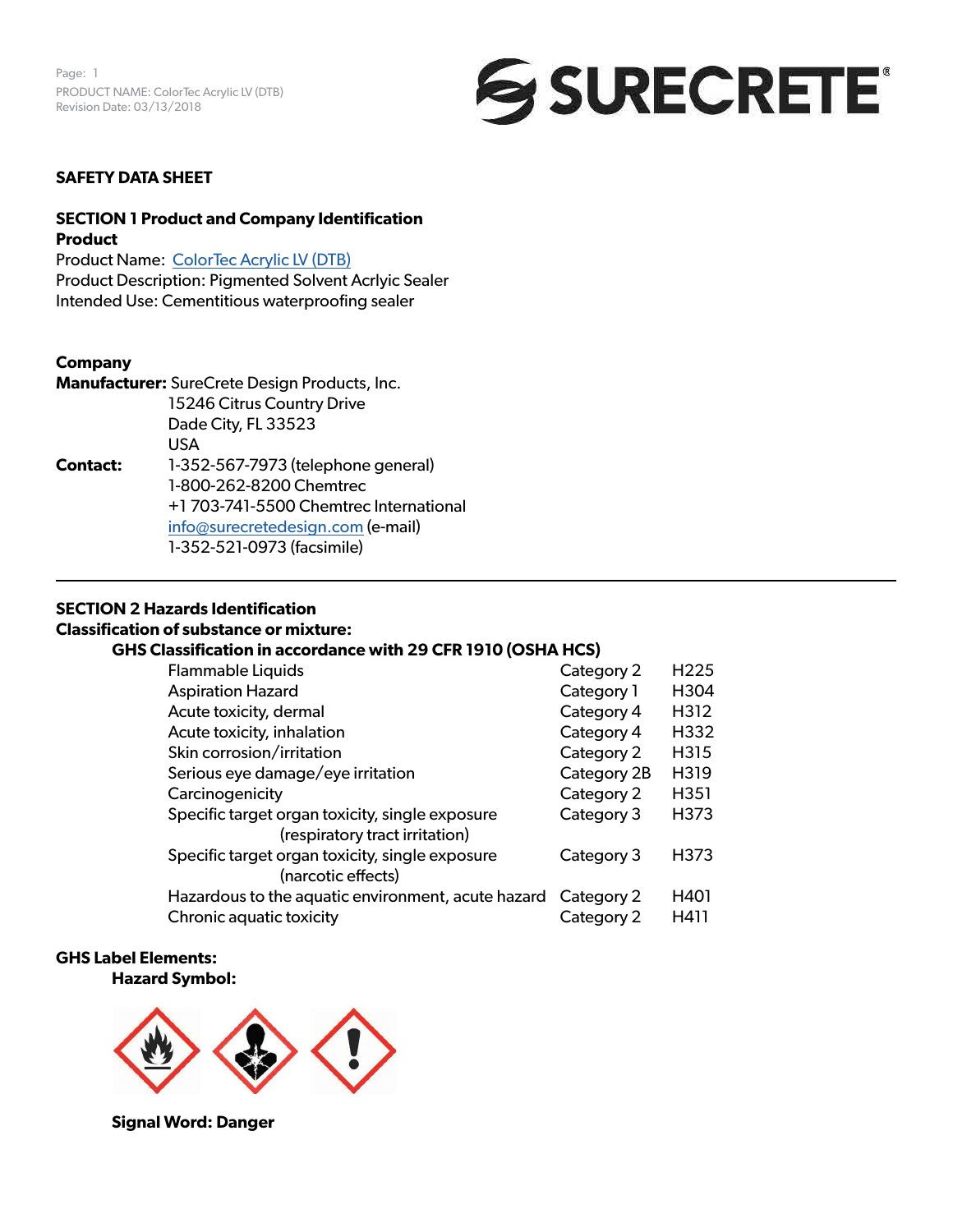Page: 2 PRODUCT NAME: ColorTec Acrylic LV (DTB) Revision Date: 03/13/2018



## **Label Hazard Statements:**

H225: Highly Flammable liquid and vapor.

- H304: May be fatal if swallowed and enters airways.
- H312 + H332: Harmful in contact with skin or inhaled.
- H315: Causes skin irritation.
- H319: Causes serious eye irritation.
- H335: May cause respiratory irritation.
- H336: May cause drowsiness or dizziness.
- H351: Suspected of causing cancer.
- H373: May cause damage to organs through prolonged or repeated exposures.
- H411: Toxic to aquatic life with long lasting effects.

#### **Label Precautionary Statements:**

- P201: Obtain special instructions before use.
- P202: Do not handle until all safety precautions have been read and understood.
- P210: Keep away from heat/sparks/open flames/hot surfaces. -- No smoking.
- P233: Keep container tightly closed.
- P240: Ground / bond container and receiving equipment.
- P241: Use explosion-proof electrical, ventilating, and lighting equipment.
- P242: Use only non-sparking tools.
- P243: Take precautionary measures against static discharge.
- P260: Do not breathe dust/fume/gas/mist/vapors/ spray.
- P261: Avoid breathing mist / vapors.
- P264: Wash skin thoroughly after handling.
- P271: Use only outdoors or in a well-ventilated area.
- P272: Contaminated work clothing should not be allowed out of the workplace.
- P273: Avoid release to the environment.
- P280: Wear protective gloves/protective clothing/eye protection/face protection.
- P301 + P310: IF SWALLOWED: Immediately call a POISON CENTER or doctor/physician.
- P302 + P352: IF ON SKIN: Wash with plenty of soap and water.

P303 + P361 + P353: IF ON SKIN (or hair): Take off immediately all contaminated clothing. Rinse skin with water/shower.

- P304 + P340: IF INHALED: Remove person to fresh air and keep comfortable for breathing.
- P308 + P313: IF exposed or concerned: Get medical advice/ attention.
- P312: Call a POISON CENTER or doctor/physician if you feel unwell.
- P331: Do NOT induce vomiting.
- P332 + P313: If skin irritation occurs: Get medical advice/ attention.
- P337 + P313: If eye irritation persists get medical advice/attention.
- P370 + P378: In case of fire: Use water fog, foam, dry chemical or carbon dioxide ( $CO<sub>2</sub>$ ) to extinguish.
- P391: Collect spillage.
- P403 + P235: Store in a well-ventilated place. Keep cool.
- P405: Store locked up.
- P501: Dispose of contents and container in accordance with local regulations.

**Physical / Chemical Hazards:** Material can accumulate static charges which may cause an ignition. Material can release vapors that readily form flammable mixtures. Vapor accumulation could flash and/or explode if ignited.

**Health Hazards:** May be irritating to the respiratory tract - effects are reversible. Repeated exposure may cause skin dryness or cracking. Mildly irritating to skin. May be irritating to the eyes, nose, throat, and lungs. May cause central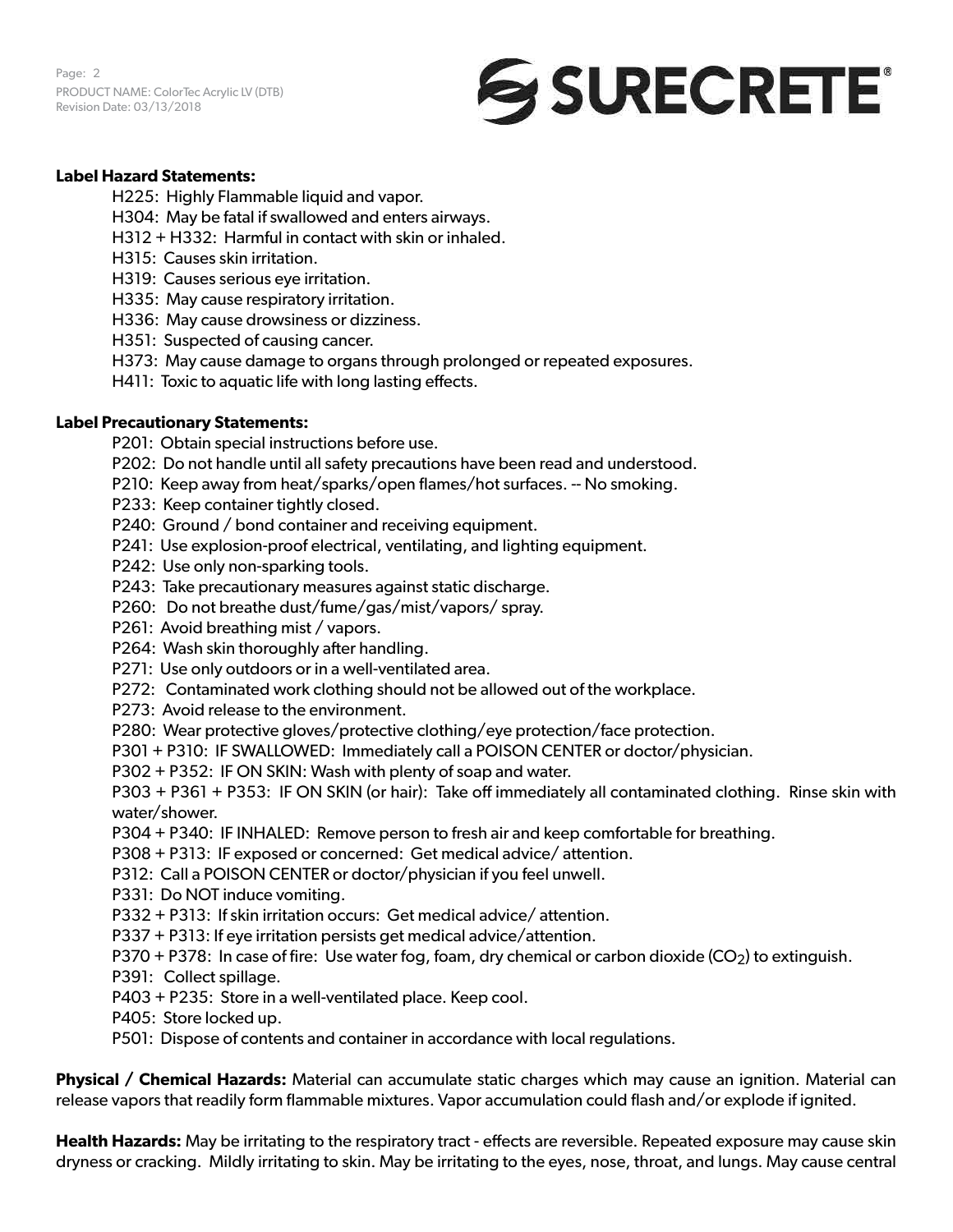Page: 3 PRODUCT NAME: ColorTec Acrylic LV (DTB) Revision Date: 03/13/2018



#### nervous system depression.

**Environmental Hazards:** Expected to be toxic to aquatic organisms. May cause long-term adverse effects in the aquatic environment.

#### **Hazard Ratings**

|             | health | flammability | reactivity |
|-------------|--------|--------------|------------|
| <b>HMIS</b> |        |              |            |
| <b>NEPA</b> |        |              |            |

## **SECTION 3 Composition / Information on Ingredients**

This material is regulated as a mixture

| CAS#          | EC#       | % (by weight)      |
|---------------|-----------|--------------------|
|               |           |                    |
| 1330-20-7     | 215-535-7 | < 19%              |
| 100-41-4      | <b>NE</b> | <7%                |
| 64742-95-6    | 265-192-2 | < 8%               |
| $95 - 63 - 6$ | <b>NE</b> | $3%$               |
| 540-88-5      | 208-760-7 | $\overline{517\%}$ |
| 98-56-6       | 202-681-1 | 25%                |
|               |           |                    |
| Trade secret  |           | $36%$              |
|               |           | $\cdots$           |

The exact percentage (concentration) of composition has been withheld as a trade secret.

#### **SECTION 4 First Aid Measures**

**Inhalation:** Remove from further exposure. For those providing assistance, avoid exposure to yourself or others. Use adequate respiratory protection. If respiratory irritation, dizziness, nausea, or unconsciousness occurs, seek immediate medical assistance. If breathing has stopped, assist ventilation with a mechanical device or use mouth-tomouth resuscitation.

**Skin Contact:** Wash contact areas with soap and water. Remove contaminated clothing. Launder contaminated clothing before reuse.

**Eye Contact:** Flush thoroughly with water. If irritation occurs, get medical assistance.

**Ingestion:** Seek immediate medical attention. Do not induce vomiting. If vomiting occurs, keep head low so that stomach content does not get into the lungs.

**Note to Physician:** If ingested, material may be aspirated into the lungs and cause chemical pneumonitis. Treat appropriately.

#### **SECTION 5 Fire Fighting Measures**

**Appropriate Extinguishing Media:** Foam, CO2, Dry chemical, water spray or fog.

**Inappropriate Extinguishing Media:** Solid streams of water.

**Fire Fighting Instructions:** Evacuate area. Prevent runoff from fire control or dilution from entering streams, sewers, or drinking water supply. Firefighters should use standard protective equipment and in enclosed spaces,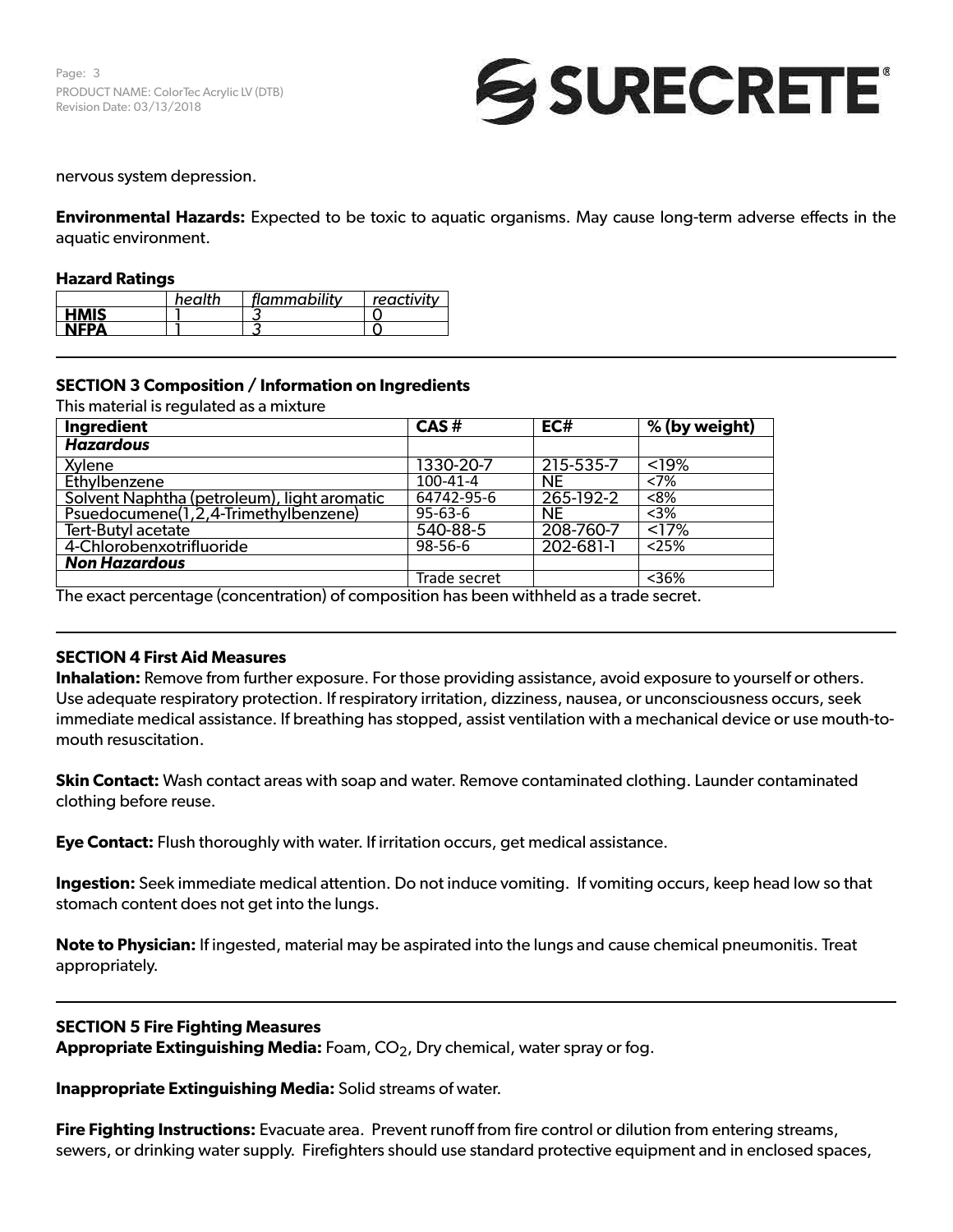

self-contained breathing apparatus (SCBA). Use water spray to cool fire exposed surfaces and to protect personnel.

**Unusual Fire Hazards:** Vapors are flammable and heavier than air. Vapors may travel across the ground and reach remote ignition sources causing a flashback fire danger. Hazardous material. Firefighters should consider protective equipment indicated in Section 8.

**Hazardous Combustion Products:** Incomplete combustion products, Smoke, Fume, Oxides of carbon.

## **Flammability Properties**

Flash Point: 15 °C (60 °F) Flammable Limits (Approximate volume % in air): LEL: 1 UEL: 7 Auto ignition Temperature: 529 °C (984 °F)

## **SECTION 6 Accidental Release Measures**

**Personal Precautions, Protective Equipment, Emergency Procedures:** Keep unnecessary personnel away. Local authorities should be advised if significant spills cannot be contained. Keep upwind. Keep out of low areas. Ventilate closed spaces before entering. Do not touch damaged containers or spilled material unless wearing appropriate protective clothing. See Section 8 of the SDS for Personal Protective Equipment.

**Methods and Materials for Containment and Clean-up:** Eliminate all ignition sources (no smoking, flares, sparks or flames in immediate area). Extinguish all flames in the vicinity. Keep combustibles (wood, paper, oil, etc.) away from spilled material.

*Large Spills:* Stop the flow of material, if this is without risk. Dike the spilled material, where this is possible.

*Small Spills:* Use a non-combustible material like vermiculite, sand, or earth to soak up the product and place into a container for later disposal. Cover with plastic sheet to prevent spreading. Collect spillage. Following product recovery, flush area with water. Prevent product from entering drains. Do not allow material to contaminate ground water system. Clean surface thoroughly to remove residual contamination. Wipe up with absorbent material (e.g. cloth, fleece). Never return spills in original containers for reuse. Prevent entry into waterways, sewers, basements or confined areas. Stop leak if you can do so without risk. This material is a water pollutant and should be prevented from contaminating soil or from entering sewage and drainage systems and bodies of water. Dike the spilled material, where this is possible. Eliminate all ignition sources (no smoking, flares, sparks, or flames in immediate area). Absorb spill with vermiculite or other inert material, then place in a container for chemical waste. Clean surface thoroughly to remove residual contamination. Should not be released into the environment. Do not allow material to contaminate ground water system. Prevent product from entering drains.

## **SECTION 7 Handling and Storage**

**Handling:** Eliminate sources of ignition. Avoid spark promoters. Ground/bond container and equipment. These alone may be insufficient to remove static electricity. Wear personal protective equipment. Do not breathe gas/ fumes/vapor/spray. Avoid contact with eyes, skin, and clothing. Do not taste or swallow. Avoid prolonged exposure. Use only with adequate ventilation. Wash thoroughly after handling. The product is extremely flammable, and explosive vapor/air mixtures may be formed even at normal room temperatures. DO NOT handle, store or open near an open flame, sources of heat or sources of ignition. Protect material from direct sunlight. Take precautionary measures against static discharges. All equipment used when handling the product must be grounded. Use nonsparking tools and explosion-proof equipment. When using, do not eat, drink or smoke. Avoid release to the environment.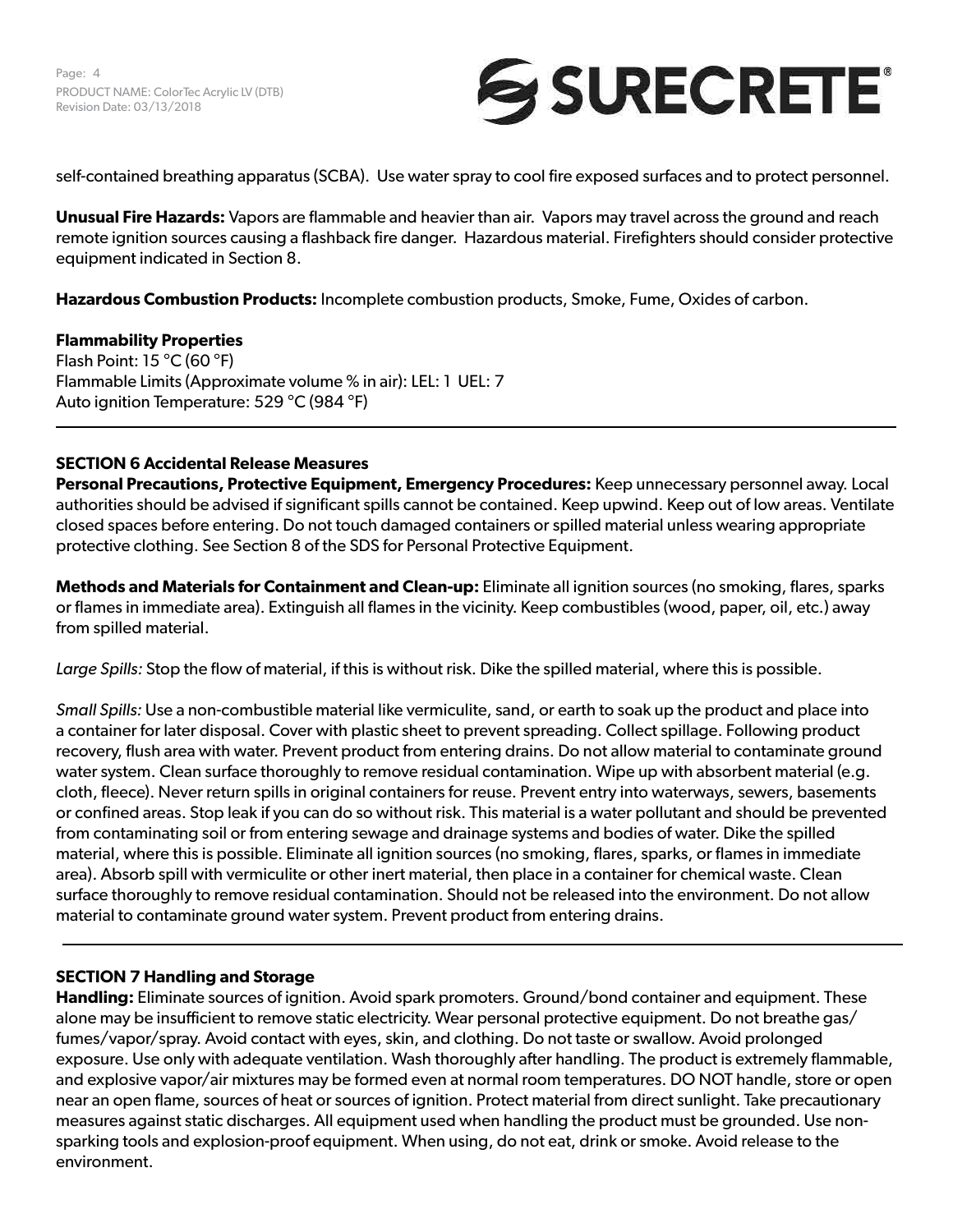

**Storage:** Flammable liquid storage. Do not handle or store near an open flame, heat or other sources of ignition. This material can accumulate static charge which may cause spark and become an ignition source. The pressure in sealed containers can increase under the influence of heat. Keep container tightly closed in a cool, well-ventilated place. Keep away from food, drink and animal feeding stuffs. Keep out of the reach of children.

## **SECTION 8 Exposure Control / Personal Protection**

**Engineering Measures:** Air contaminant levels should be controlled below the PEL or TLV for this product (see Exposure Guidelines).

| <b>Component</b>                            |             | <b>Value / Source</b>              |                      |                   |
|---------------------------------------------|-------------|------------------------------------|----------------------|-------------------|
| Pseudocumene (1,2,4-Trimethylbenzene)       | <b>TWA</b>  | No data available                  | 25 ppm               | <b>ACGIH</b>      |
| <b>Tert-Butyl Acetate</b>                   | <b>TWA</b>  | No data available                  | $200$ ppm            | <b>ACHIH</b>      |
| <b>Tert-Butyl Acetate</b>                   | <b>PEL</b>  | $950 \,\mathrm{mg/m^3}$            | $200$ ppm            | <b>ACHIH</b>      |
| Solvent Naphtha (Petroleum), Light Aromatic | <b>TWA</b>  | $100 \,\mathrm{mg/m^3}$            | 19 ppm               | <b>ExxonMobil</b> |
| Xylene                                      | <b>PEL</b>  | $435 \,\mathrm{mg/m^3}$            | 100 ppm              | <b>OSHAZ1</b>     |
| Xylene                                      | <b>TWA</b>  | $\overline{435}$ mg/m <sup>3</sup> | $\overline{100}$ ppm | <b>ACGIH</b>      |
| Xylene                                      | <b>STEL</b> | No data available                  | 150 ppm              | <b>ACGIH</b>      |
| Ethylbenzene                                | <b>PEL</b>  | $435 \,\mathrm{mg/m^3}$            | $\overline{100}$ ppm | <b>OSHAZ1</b>     |
| Ethylbenzene                                | <b>TWA</b>  | No data available                  | 20 ppm               | <b>ACGIH</b>      |

**Occupational exposure controls:** The level of protection and types of controls necessary will vary depending upon potential exposure conditions. Control measures to consider:

- Adequate ventilation should be provided so that exposure limits are not exceeded.
- Use explosion-proof ventilation equipment.

## **Personal Protection:**

*Respiratory protection:* Wear suitable NIOSH approved respirator when ventilation is inadequate. *Hand protection:* Chemically compatible gloves.

*Eye protection:* Safety glasses with side shields or full face shield.

*Skin protection:* Minimize skin contact with appropriate long-sleeved clothing.

*Hygiene measures:* Observe good industrial hygienic practices. Frequently launder or discard proactive clothing, equipment.

**Environmental exposure controls:** Emissions from work process equipment should be checked against requirements of appropriate environmental protection legislation.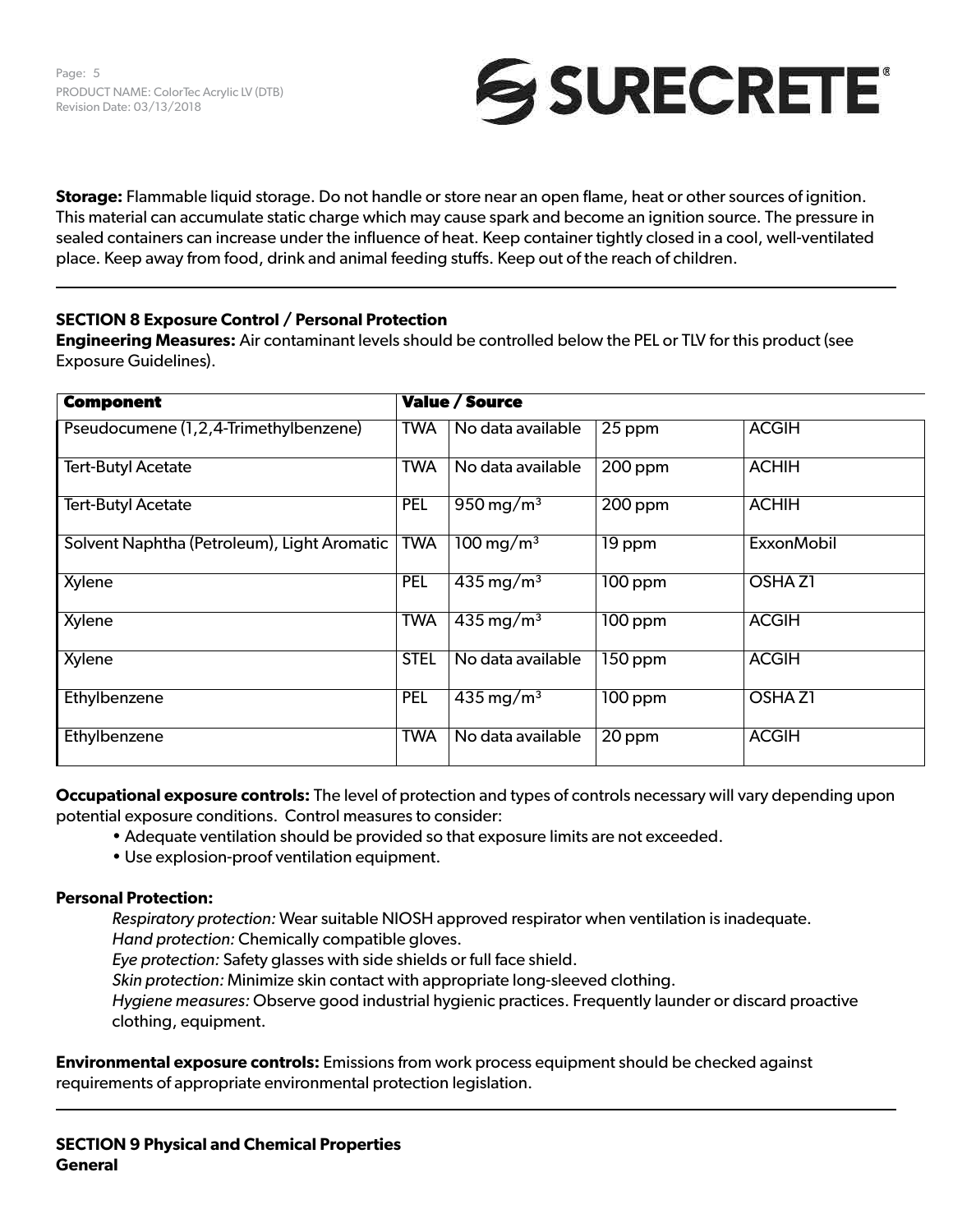Page: 6 PRODUCT NAME: ColorTec Acrylic LV (DTB) Revision Date: 03/13/2018

# **SURECRETE**

Appearance: Colorless liquid. Physical state: Liquid. Form: Liquid. Color: Colorless. Odor: Aromatic. Solvent-like. Odor threshold: Not available.

## **Safety Data**

pH: Not available. Melting point/freezing point: -15 °F (-26.1 °C) Initial boiling point and boiling range: 282 °F (139 °C) Flash point:  $60 °F (15 °C)$ Evaporation rate: Not available. Flammability (solid, gas) Not available. Flammability limit – lower: 1 % Flammability limit – upper: 7 % Explosive limit - lower (%) Not available. Explosive limit - upper (%) Not available. Vapor pressure: Not available. Vapor density Relative density: Not available. Solubility (water): Very slightly soluble. Partition coefficient: Not available. Auto-ignition temperature: 985°F (529°C) Decomposition temperature: Not available. Viscosity Not available. VOC: <400 g/L.

## **SECTION 10 Stability and Reactivity**

**Stability:** Stable under normal conditions.

**Reactivity:** Not available.

**Conditions to avoid:** Heat, flames and sparks. Ignition sources. Contact with incompatible materials. Do not pressurize, cut, weld, braze, solder, drill, grind or expose empty containers to heat, flame, sparks, static electricity, or other sources of ignition; they may explode and cause injury or death.

**Materials to avoid:** Strong oxidizing agents. Reducing agents. Acids. Alkalis.

**Hazardous decomposition products:** Hazardous gases and vapors produced in fire are oxides of carbon.

**Hazardous polymerization:** Does not occur.

#### **SECTION 11 Toxicological Information Route of Exposure**

**Inhalation:** Breathing small amounts during normal handling is not likely to cause harmful effects. Breathing large amounts may cause depression of the central nervous system, nausea, headache, dizziness, drowsiness or unconsciousness.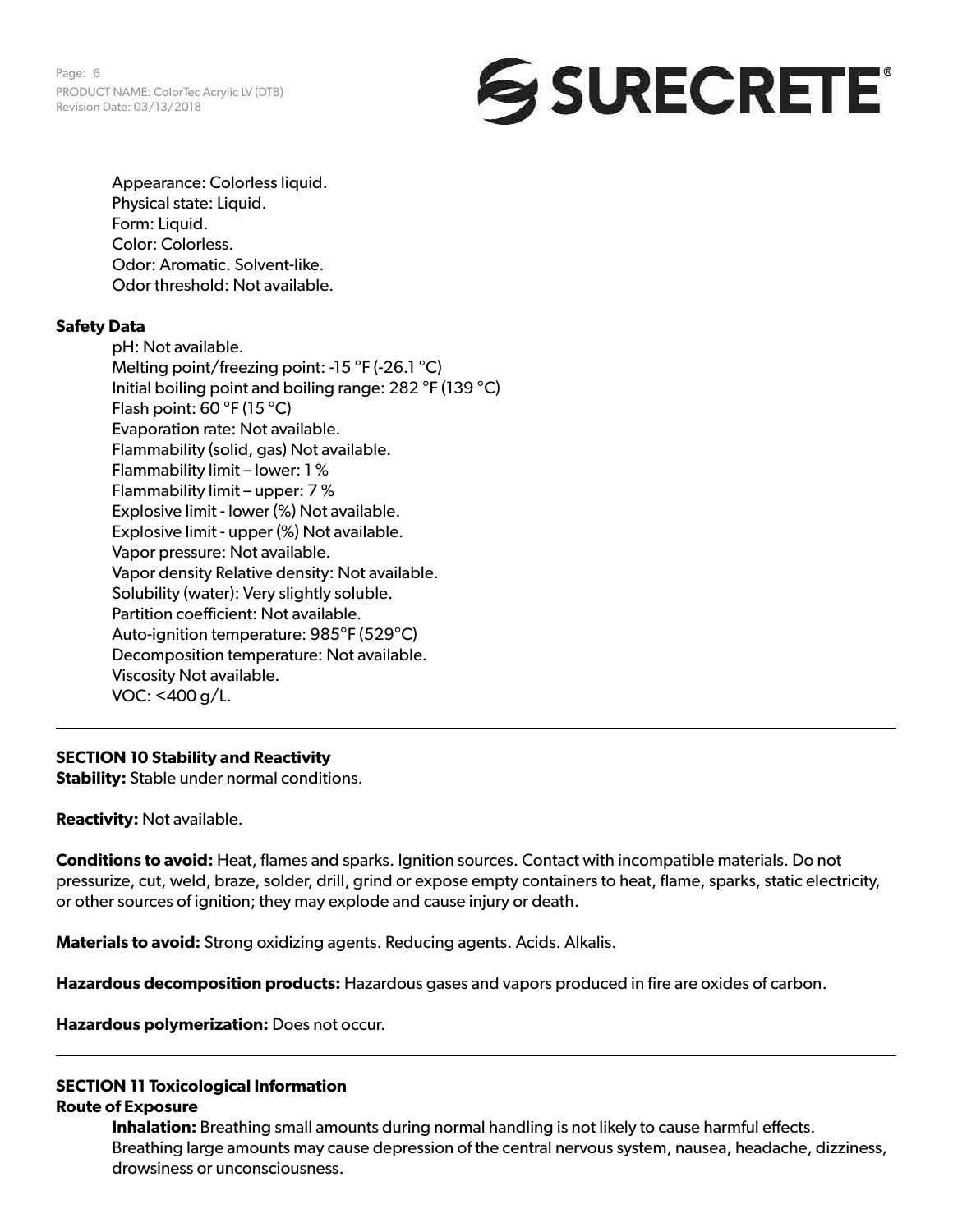

**Eye Contact:** Exposure may cause serious eye irritation, including itching, burning, redness, and tearing. **Ingestion:** Ingestion may result in headache, dizziness or drowsiness. Aspiration may cause chemical pneumonitis or pulmonary edema.

**Skin Contact:** Exposure causes skin irritation or drying. Prolonged exposure may cause dermatitis or skin cracking.

#### **Component Information**

| <b>Chemical Name</b>                            | Oral LD50        | <b>Dermal LD50</b>      | <b>Inhalation LC50</b>              |
|-------------------------------------------------|------------------|-------------------------|-------------------------------------|
| Petroleum naphtha, light aromatic<br>64742-95-6 | 8400 mg/kg (Rat) | $>$ 2000 mg/kg (Rabbit) | $> 5.2$ mg/L, 3400 ppm (Rat)<br>4 h |
| 1,2,4-Trimethylbenzene<br>$95 - 63 - 6$         | 5000 mg/kg (Rat) | No data available       | $18 \,\mathrm{mg/L}$ (Rat)<br>4 h   |
| Xylene<br>1330-20-7                             | 4300 mg/kg (Rat) | $>$ 1700 mg/kg (Rabbit) | 47.6 g/L, 5000 ppm (Rat)<br>4 h     |
| <b>Tert-Butyl Acetate</b><br>540-88-5           | 5000 mg/kg (Rat) | $>4500$ mg/kg           | $12.52 \,\mathrm{mg/L}$<br>4 h      |
| 4-Chlorobenxotrifluoride<br>98-56-6             | 1300 mg/kg (Rat) | No data available       | $22 \,\mathrm{mg/L}$<br>4 h         |

#### **Chronic effects:**

*Mutagenicity:* May cause genetic defects. *Carcinogenicity:* May cause cancer.

## **SECTION 12 Ecological Information**

**Eco toxicity:** Toxic to aquatic life with long-lasting effects

#### **Toxicity to Fish**

| <b>Chemical Name</b>                 | <b>CAS No</b> | <b>Species</b>                                                                                                                                                | $LC50$ (mg/L)                                                                             | <b>Exposure (Method)</b>                                                                                      |
|--------------------------------------|---------------|---------------------------------------------------------------------------------------------------------------------------------------------------------------|-------------------------------------------------------------------------------------------|---------------------------------------------------------------------------------------------------------------|
| Petroleum naphtha,<br>light aromatic | 64742-95-6    | Oncorhynchus mykiss                                                                                                                                           | 9.22                                                                                      | 96 h                                                                                                          |
| 1,2,4-Trimethylben-<br>zene          | 95-63-6       | Pimephales promelas                                                                                                                                           | 7.72                                                                                      | 96 h (flow-through)                                                                                           |
| Xylene                               | 1330-20-7     | Pimephales promelas<br>Pimephales promelas<br>Oncorhynchus mykiss<br>Lepomis macrochirus<br>Lepomis macrochirus<br>Lepomis macrochirus<br>Poecilia reticulata | 13.40<br>23.53-29.97<br>2.66-4.09<br>19.00<br>13.10-16.50<br>$7.71 - 9.59$<br>30.26-40.75 | 96 h (flow-through)<br>96 h (static)<br>96 h<br>96 h<br>96 h (flow-through)<br>96 h (static)<br>96 h (static) |

## **Toxicity to Algae/Aquatic Plants, Microorganisms and Crustacea**

| Chemical Name | <sup>I</sup> CAS No | Algae/aquatic plants   Algae/aquatic plants |             | Crustacea EC50 |
|---------------|---------------------|---------------------------------------------|-------------|----------------|
|               |                     | <b>EC50</b>                                 | <b>EC50</b> |                |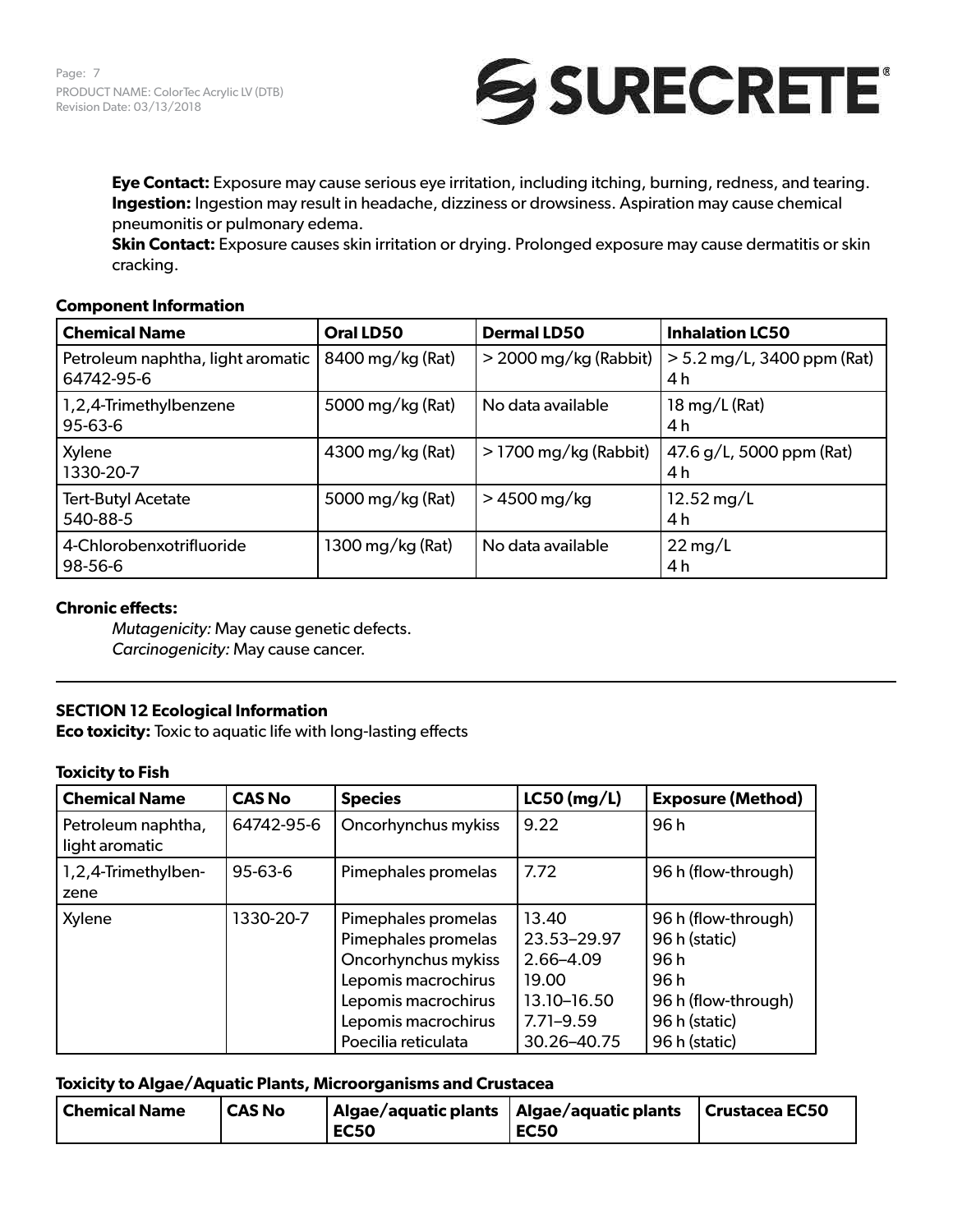Page: 8 PRODUCT NAME: ColorTec Acrylic LV (DTB) Revision Date: 03/13/2018



| Petroleum naphtha,<br>light aromatic | 64742-95-6    | Pseudokirchneriella<br>subcapitata<br>$-3.1$ mg/ $+72$ h | No data available | Daphnia magna<br>6.14 mg/L 48 h       |  |
|--------------------------------------|---------------|----------------------------------------------------------|-------------------|---------------------------------------|--|
|                                      |               |                                                          |                   |                                       |  |
| 1,2,4-Trimethylben-<br>zene          | $95 - 63 - 6$ | No data available                                        | No data available | Daphnia magna<br>3.60 mg/L 48 h       |  |
| Xylene                               | 1330-20-7     | Pseudokirchneriella<br>subcapitata                       | 0.0084 mg/L 24 h  | Daphnia magna<br>3.82 mg/L 48 h       |  |
|                                      |               | 72 mg/L 14 d                                             |                   | Gammarus lacustris<br>$0.6$ mg/L 48 h |  |

**Persistence and degradability:** No data available.

**Bio accumulative potential:** No data available.

#### **Mobility**

| Chemical Name                     | <b>CAS No</b> | <b>Partition Coefficient (log POW)</b> |
|-----------------------------------|---------------|----------------------------------------|
| Petroleum naphtha, light aromatic | 64742-95-6    | 3.42                                   |
| 1,2,4-Trimethylbenzene            | 95-63-6       | 3.63                                   |
| Xylene                            | 1330-20-7     | 2.77-3.15                              |

**Other adverse effects:** None known.

## **SECTION 13 Disposal Considerations**

**Disposal instructions:** Dispose in accordance with all applicable regulations. This material and its container must be disposed of as hazardous waste. Dispose of this material and its container to hazardous or special waste collection point. Incinerate the material under controlled conditions in an approved incinerator. Do not allow this material to drain into sewers/water supplies. Do not contaminate ponds, waterways or ditches with chemical or used container.

**Local disposal regulations:** Dispose of in accordance with local regulations.

**Hazardous waste code:** D001 / Waste Flammable material with a flash point <140 °F.

**Waste from residues / unused products:** Dispose in accordance with all applicable regulations.

**Contaminated packaging:** Since emptied containers may retain product residue, follow label warnings even after container is emptied.

| Chemical Name | CAS No     | <b>RCRA Listing</b> | RCRA – Basis for Listing       |
|---------------|------------|---------------------|--------------------------------|
| Xylene        | 11330-20-7 | l U239              | Included in waste stream: F039 |

**State of California:** This product contains substances that are listed with the state of California as hazardous wastes.

| <b>Chemical Name</b> | <b>CAS No</b> | California Hazardous Waste Status |
|----------------------|---------------|-----------------------------------|
| <b>Xylene</b>        | 1330-20-7     | Toxic / Ignitable                 |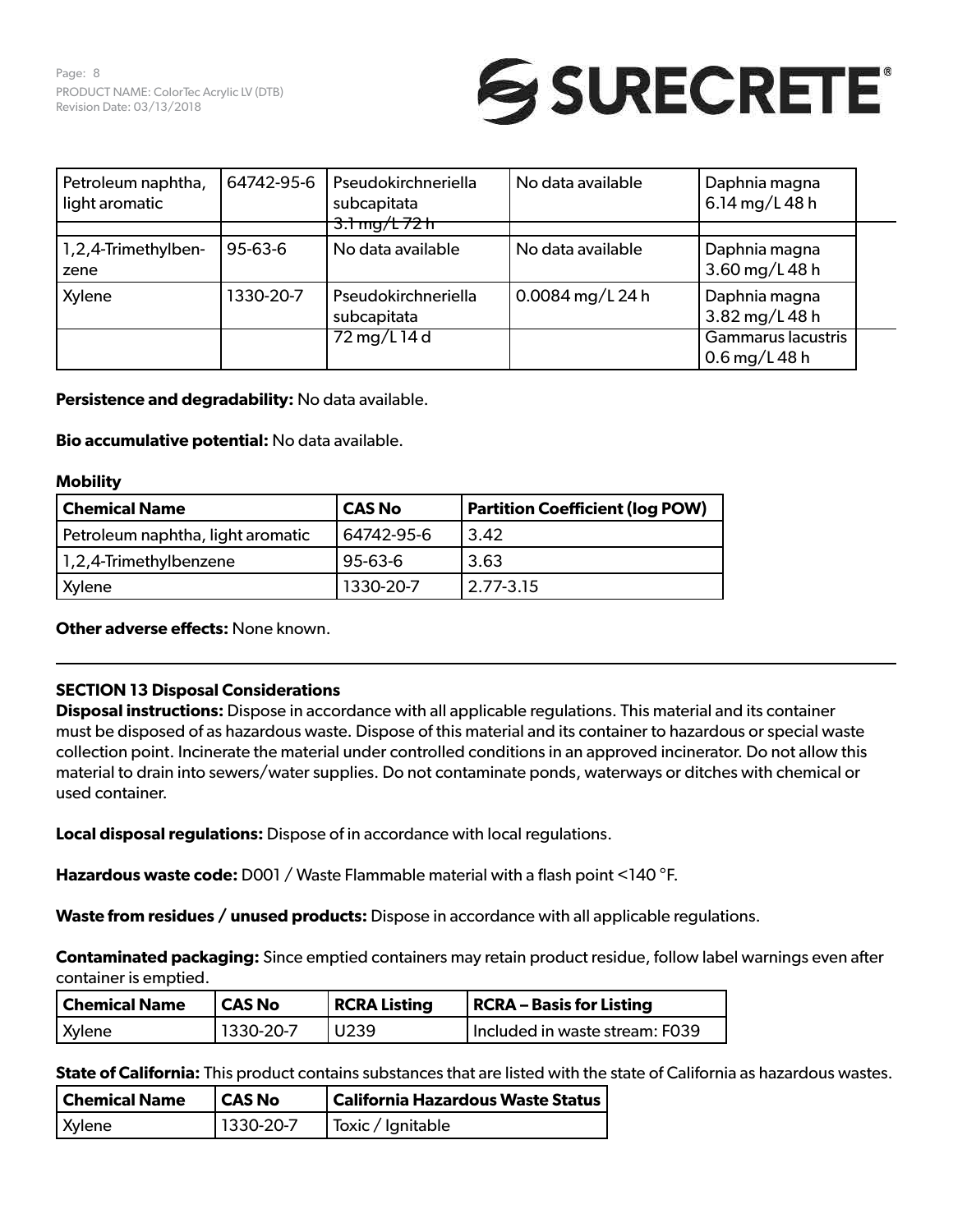Page: 9 PRODUCT NAME: ColorTec Acrylic LV (DTB) Revision Date: 03/13/2018



#### **Section 14 Transport Information DOT**

**UN number:** UN1263 **UN proper shipping name: Paint related material Class:** 3 **Packing group:** II **Special precautions for user:** Not available.

#### **IATA**

**UN number:** UN1263 **UN proper shipping name: Paint related material Class:** 3 **Packing group:** II **Environmental hazards:** No. **Special precautions for user:** Not available.

## **IMDG**

**UN number:** UN1263 **UN proper shipping name: Paint related material Class:** 3 **Packing group:** II **Environmental hazards Marine pollutant:** No. **Special precautions for user:** Not available.

## **SECTION 15 Regulatory Information**

**US federal regulations:** This product is hazardous according to OSHA 29 CFR 1910.1200. All components are on the U.S. EPA TSCA Inventory List.

**TSCA Section 12(b) Export Notification (40 CFR 707, Subpt. D):** Not regulated.

## **OSHA Specifically Regulated Substances (29 CFR 1910.1001-1050):**

Benzene [as part of xylene] (CAS 71-43-2) Cancer, Central nervous system, Blood, Aspiration, Skin, Eye, Respiratory tract irritation, Flammability

## **CERCLA Hazardous Substance List (40 CFR 302.4):**

Xylene (CAS 1330-20-7) listed Ethylbenzene (CAS 100-41-4) listed

## **Superfund Amendments and Reauthorization Act of 1986 (SARA)**

Hazard categories Immediate Hazard - Yes Delayed Hazard - Yes Fire Hazard - Yes Pressure Hazard - No Reactivity Hazard - No

**SARA 302 Extremely hazardous substance:**

**SARA 311/312 Hazardous chemical:** No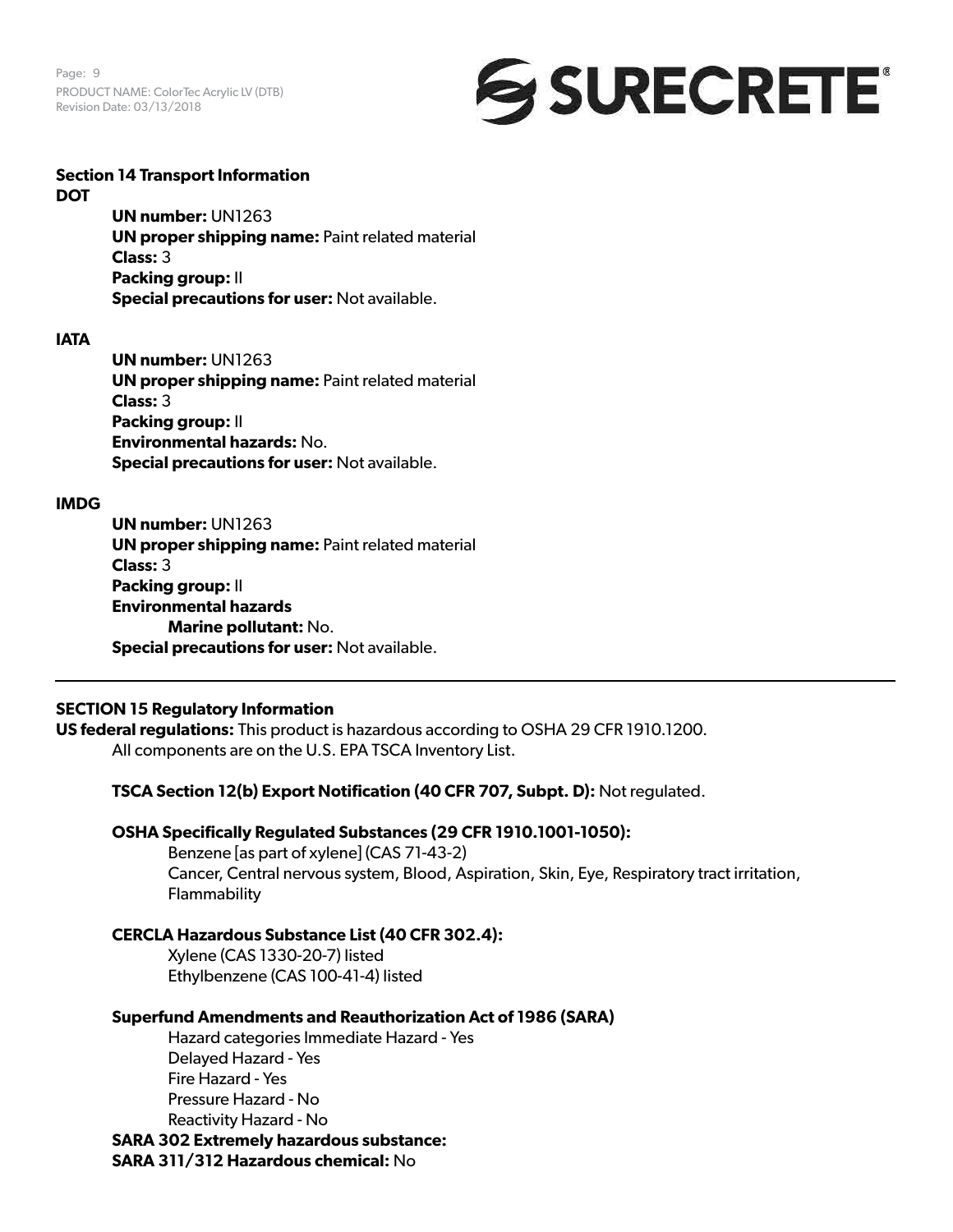Page: 10 PRODUCT NAME: ColorTec Acrylic LV (DTB) Revision Date: 03/13/2018

# SURECRETE®

## **SARA 313 (TRI reporting):**

Xylene CAS 1330-20-7 Ethylbenzene (CAS 100-41-4) Pseudocumene (1,2,4-Trimethylbenzene) (CAS 95-63-6)

## **Clean Air Act (CAA) Section 112 Hazardous Air Pollutants (HAPs) List:**

Xylene (CAS 1330-20-7) Ethylbenzene (CAS 100-41-4) **Clean Air Act (CAA) Section 112(r) Accidental Release Prevention (40 CFR 68.130):** Not regulated.

**Clean Water Act (CWA) Section 112(r) (40 CFR68.130):** Hazardous substance, Priority and Toxic pollutant **Safe Drinking Water Act (SDWA):** 0 mg/l 0.005 mg/l

## **US state regulations**

## **US. Massachusetts RTK - Substance List:**

Xylene (CAS 1330-20-7) Benzene (CAS 71-43-2) Ethylbenzene (CAS 100-41-4)

## **US. New Jersey Worker and Community Right-to-Know Act:**

Xylene (CAS 1330-20-7) Benzene (CAS 71-43-2) Ethylbenzene (CAS 100-41-4) Pseudocumene (1,2,4-Trimethylbenzene) (CAS 95-63-6)

## **US. Pennsylvania Worker and Community Right-to-Know Law:**

Xylene (CAS 1330-20-7) Benzene (CAS 71-43-2) Ethylbenzene (CAS 100-41-4) Pseudocumene (1,2,4-Trimethylbenzene) (CAS 95-63-6)

## **US. Rhode Island RTK:**

Xylene (CAS 1330-20-7) Benzene (CAS 71-43-2) Ethylbenzene (CAS 100-41-4) Pseudocumene (1,2,4-Trimethylbenzene) (CAS 95-63-6)

## **US. California Proposition 65: Carcinogens & Reproductive Toxicity (CRT): Listed substance**

Benzene (CAS 71-43-2) Ethylbenzene (CAS 100-41-4)

## **International Inventories**

## **Country(s) or region Inventory name on inventory (yes/no)\***

Australia: Australian Inventory of Chemical Substances (AICS) Yes Canada: Domestic Substances List (DSL) Yes Canada: Non-Domestic Substances List (NDSL) No China: Inventory of Existing Chemical Substances in China (IECSC) Yes

Europe: European Inventory of Existing Commercial Chemical Substances (EINECS) Yes

Europe: European List of Notified Chemical Substances (ELINCS) No